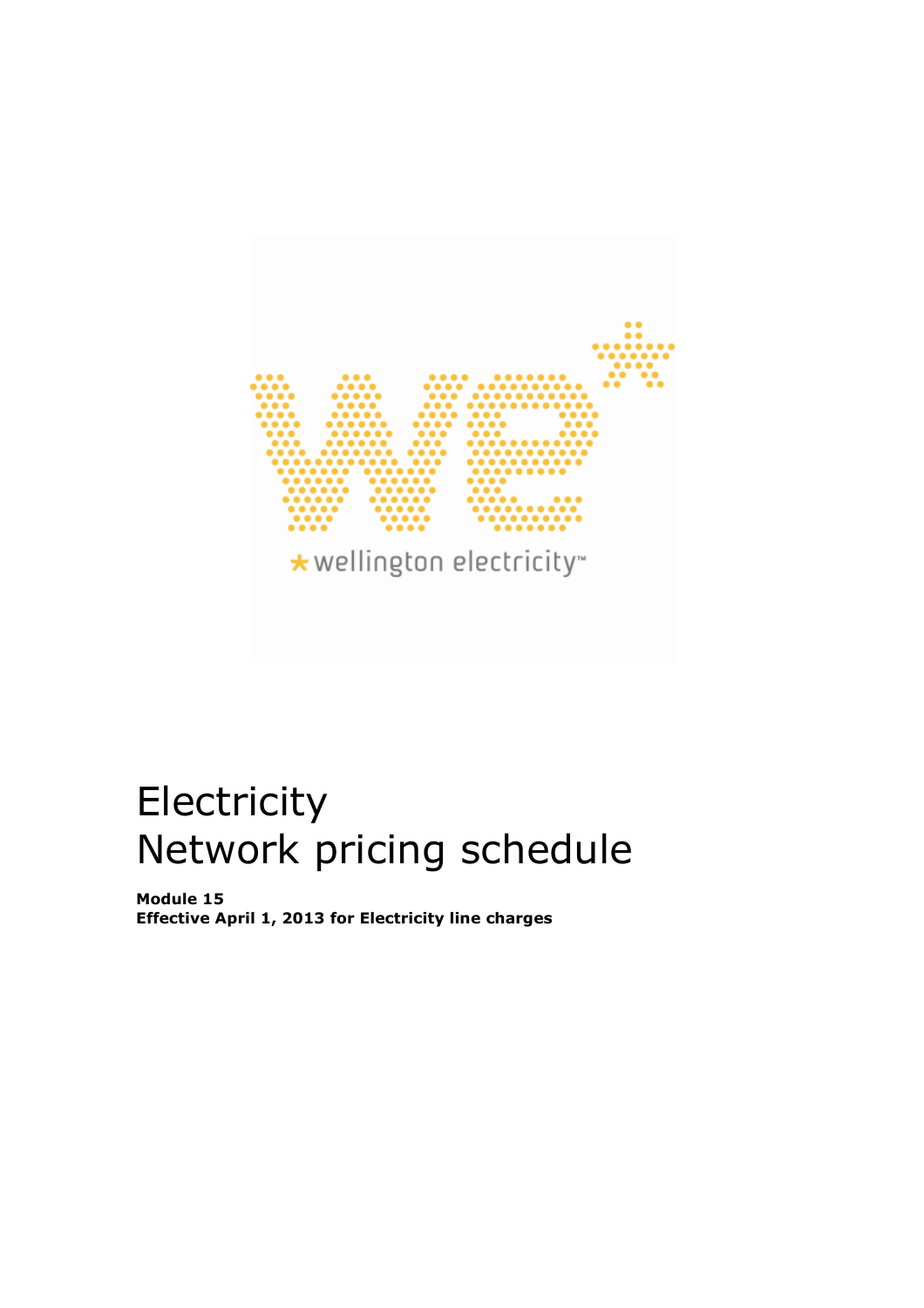

### **Contents**

| Section 1: |                                                   |  |
|------------|---------------------------------------------------|--|
| 1.1        |                                                   |  |
| Section 2: |                                                   |  |
| 2.1        |                                                   |  |
| 2.1.1      |                                                   |  |
| 2.1.2      |                                                   |  |
| 2.1.3      |                                                   |  |
| 2.1.4      |                                                   |  |
| 2.1.5      |                                                   |  |
| 2.1.6      |                                                   |  |
| 2.1.7      |                                                   |  |
| 2.1.8      |                                                   |  |
| 2.1.9      |                                                   |  |
| 2.1.10     |                                                   |  |
| 2.1.11     |                                                   |  |
| 2.1.12     |                                                   |  |
|            | 2.1.12.1                                          |  |
|            | 2.1.12.2                                          |  |
| 2.1.13     |                                                   |  |
| 2.2        |                                                   |  |
| 2.2.1      |                                                   |  |
| 2.2.2      |                                                   |  |
| 2.2.3      |                                                   |  |
| $2.3 -$    |                                                   |  |
| 2.3.1      |                                                   |  |
| 2.3.2      |                                                   |  |
| 2.3.3      |                                                   |  |
| 2.3.4      |                                                   |  |
| 2.4        |                                                   |  |
| 2.4.1      |                                                   |  |
| 2.4.2      |                                                   |  |
| 2.4.3      |                                                   |  |
| 2.5        |                                                   |  |
| 2.5.1      |                                                   |  |
| 2.5.2      |                                                   |  |
| 2.5.3      |                                                   |  |
| 2.5.4      |                                                   |  |
| 2.5.5      |                                                   |  |
| 2.6        |                                                   |  |
| 2.7        |                                                   |  |
| 2.7.1      |                                                   |  |
| 2.7.2      |                                                   |  |
| 2.7.3      |                                                   |  |
|            |                                                   |  |
| 2.8        |                                                   |  |
| 2.9        |                                                   |  |
| 2.9.1      | Residential Service Areas - Wellington Network 17 |  |
| 2.9.2      | Commercial Service Areas - Wellington Network  18 |  |
| 2.9.3      | Industrial Service Areas - Wellington Network 19  |  |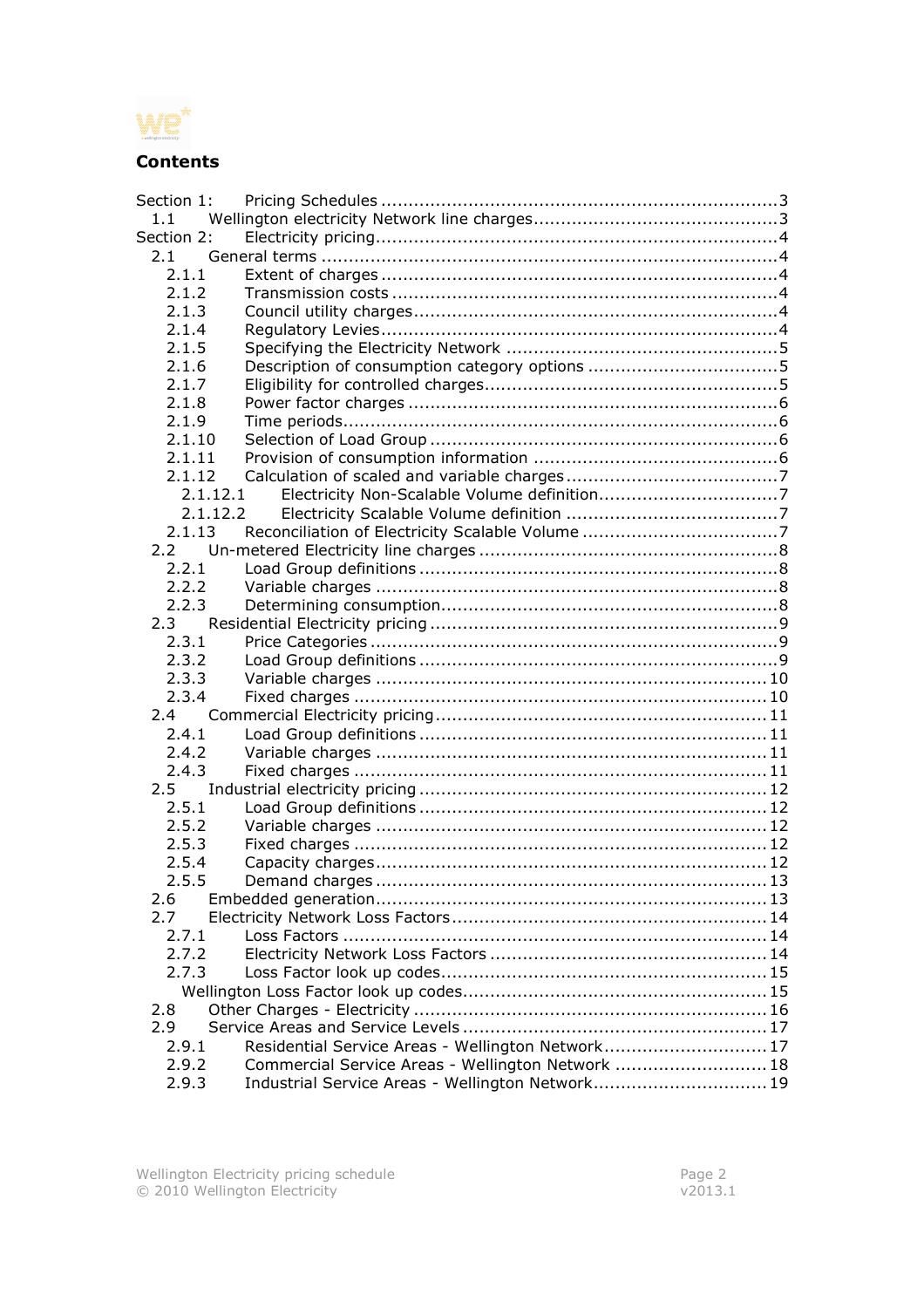

# Section 1: PRICING SCHEDULES

#### 1.1 WELLINGTON ELECTRICITY NETWORK LINE CHARGES

**Un-metered**

| Region      | Load                          | Consumption                | Code                   | Description                                                                                                                          | <b>Units</b>                 | Charge            |
|-------------|-------------------------------|----------------------------|------------------------|--------------------------------------------------------------------------------------------------------------------------------------|------------------------------|-------------------|
|             | Group                         | Code                       |                        |                                                                                                                                      |                              |                   |
| G           | G001                          | <b>FIXD</b>                | G001-FIXD              | Non street lighting, <1kVA, fixed charge                                                                                             | \$/day/fitting               | 0.0371            |
| G           | G001                          | <b>24UC</b>                | G001-24UC              | Non street lighting, <1kVA, variable charge                                                                                          | \$/kWh                       | 0.1435            |
|             |                               |                            |                        |                                                                                                                                      |                              |                   |
| G           | G002                          | FIXD                       | G002-FIXD              | Street lighting, <1kVA, fixed charge                                                                                                 | \$/day/fitting               | 0.0371            |
| G           | G002                          | 24UC                       | G002-24UC              | Street lighting, <1kVA, variable charge                                                                                              | \$/kWh                       | 0.1435            |
|             |                               |                            |                        |                                                                                                                                      |                              |                   |
| Residential |                               |                            |                        |                                                                                                                                      |                              |                   |
|             | Load                          | Consumption                | Code                   |                                                                                                                                      | Units                        |                   |
| Region      | Group                         | Code                       |                        | Description                                                                                                                          |                              | Charge            |
| G           | G100                          | <b>FIXD</b>                | G100-FIXD              |                                                                                                                                      | \$/day                       | 0.1500            |
|             |                               |                            |                        | Single meter without control (low user), fixed charge                                                                                |                              |                   |
| G           | G100                          | 24UC                       | G100-24UC              | Single meter without control (low user), uncontrolled charge                                                                         | \$/kWh                       | 0.1043            |
| G           | G100                          | <b>NITE</b>                | G100-NITE              | Single meter without control (low user), night charge                                                                                | \$/kWh                       | 0.0177            |
| G           | G101                          | <b>FIXD</b>                | G101-FIXD              | Dual meter with control (low user), fixed charge                                                                                     | \$/day                       | 0.1500            |
| G           | G101                          | <b>24UC</b>                | G101-24UC              | Dual meter with control (low user), uncontrolled charge                                                                              | \$/kWh                       | 0.1043            |
|             |                               |                            |                        |                                                                                                                                      |                              |                   |
| G           | G101                          | CTRL                       | G101-CTRL              | Dual meter with control (low user), controlled charge                                                                                | \$/kWh                       | 0.0489            |
| G           | G101                          | <b>NITE</b>                | G101-NITE              | Dual meter with control (low user), night charge                                                                                     | \$/kWh                       | 0.0177            |
| G           | G102                          | FIXD                       | G102-FIXD              | Single meter with control (low user), fixed charge                                                                                   | \$/day                       | 0.1500            |
| G           | G102                          | AICO                       | G102-AICO              | Single meter with control (low user), all inclusive charge                                                                           | \$/kWh                       | 0.0819            |
|             |                               |                            |                        |                                                                                                                                      |                              |                   |
| G           | G102                          | <b>NITE</b>                | G102-NITE              | Single meter with control (low user), night charge                                                                                   | \$/kWh                       | 0.0177            |
| G           | G103                          | <b>FIXD</b>                | G103-FIXD              | 3 phase residential (low user), fixed charge                                                                                         | \$/day                       | 0.1500            |
| G           | G103                          | 24UC                       | G103-24UC              | 3 phase residential (low user), variable charge                                                                                      | \$/kWh                       | 0.1054            |
| G           | G104                          | <b>FIXD</b>                | G104-FIXD              | Single meter without control (standard user), fixed charge                                                                           | \$/day                       | 0.1500            |
|             |                               |                            |                        |                                                                                                                                      |                              |                   |
| G           | G104                          | <b>24UC</b>                | G104-24UC              | Single meter without control (standard user), uncontrolled charge                                                                    | \$/kWh                       | 0.1043            |
| G           | G104                          | NITE                       | G104-NITE              | Single meter without control (standard user), night charge                                                                           | \$/kWh                       | 0.0177            |
| G           | G105                          | FIXD                       | G105-FIXD              | Dual meter with control (standard user), fixed charge                                                                                | \$/day                       | 0.1500            |
| G           | G105                          | 24UC                       | G105-24UC              | Dual meter with control (standard user), uncontrolled charge                                                                         | \$/kWh                       | 0.1043            |
|             |                               |                            |                        |                                                                                                                                      |                              |                   |
| G           | G105                          | <b>CTRL</b>                | G105-CTRL              | Dual meter with control (standard user), controlled charge                                                                           | \$/kWh                       | 0.0489            |
| G           | G105                          | NITE                       | G105-NITE              | Dual meter with control (standard user), night charge                                                                                | \$/kWh                       | 0.0177            |
| G           | G106                          | <b>FIXD</b>                | G106-FIXD              | Single meter with control (standard user), fixed charge                                                                              | \$/day                       | 0.1500            |
| G           | G106                          | <b>AICO</b>                | G106-AICO              | Single meter with control (standard user), all inclusive charge                                                                      | \$/kWh                       | 0.0819            |
|             |                               |                            |                        |                                                                                                                                      |                              |                   |
| G           | G106                          | <b>NITE</b>                | G106-NITE              | Single meter with control (standard user), night charge                                                                              | \$/kWh                       | 0.0177            |
| G           | G107                          | FIXD                       | G107-FIXD              | 3 phase residential (standard user), fixed charge                                                                                    | \$/day                       | 0.1500            |
| G           | G107                          | 24UC                       | G107-24UC              | 3 phase residential (standard user), variable charge                                                                                 | \$/kWh                       | 0.1054            |
| G           | G108                          | FIXD                       | G108-FIXD              | Dual meter with control (low user), fixed charge (Electric Vehicle)                                                                  | \$/day                       | 0.1500            |
|             |                               |                            |                        |                                                                                                                                      |                              |                   |
| G           | G108                          | 24UC                       | G108-24UC              | Dual meter with control (low user), uncontrolled charge (Electric Vehicle)                                                           | \$/kWh                       | 0.1043            |
| G           | G108                          | CTRL                       | G108-CTRL              | Dual meter with control (low user), controlled charge (Electric Vehicle)                                                             | \$/kWh                       | 0.0489            |
| G           | G108                          | <b>NITE</b>                | G108-NITE              | Dual meter with control (low user), night charge (Electric Vehicle                                                                   | \$/kWh                       | 0.0177            |
| G           | G109                          | <b>FIXD</b>                | G109-FIXD              | Dual meter with control (standard user), fixed charge (Electric Vehicle)                                                             | \$/day                       | 0.1500            |
|             |                               |                            |                        |                                                                                                                                      |                              |                   |
| G           | G109                          | 24UC                       | G109-24UC              | Dual meter with control (standard user), uncontrolled charge (Electric Vehicle)                                                      | \$/kWh                       | 0.1043            |
| G           | G109                          | CTRL                       | G109-CTRL              | Dual meter with control (standard user), controlled charge (Electric Vehicle)                                                        | \$/kWh                       | 0.0489            |
| G           | G109                          | <b>NITE</b>                | G109-NITE              | Dual meter with control (standard user), night charge (Electric Vehicle)                                                             | \$/kWh                       | 0.0177            |
|             |                               |                            |                        |                                                                                                                                      |                              |                   |
|             | Low voltage connection        |                            |                        |                                                                                                                                      |                              |                   |
|             | Load                          | Consumption                |                        |                                                                                                                                      |                              |                   |
| Region      | Group                         | Code                       | Code                   | Description                                                                                                                          | Units                        | Charge            |
|             |                               |                            |                        |                                                                                                                                      |                              |                   |
| G           | GV <sub>02</sub>              | <b>FIXD</b>                | GV02-FIXD              | <=15kVA, fixed charge                                                                                                                | \$/day                       | 0.5272            |
| G           | GV02                          | 24UC                       | GV02-24UC              | <=15kVA, variable charge                                                                                                             | \$/kWh                       | 0.0605            |
| G           | GV07                          | <b>FIXD</b>                | GV07-FIXD              | >15kVA and <=69kVA, fixed charge                                                                                                     | \$/day                       | 1.3040            |
| G           | GV07                          | <b>24UC</b>                | GV07-24UC              | >15kVA and <=69kVA, variable charge                                                                                                  | \$/kWh                       | 0.0421            |
| G           | GV <sub>14</sub>              | <b>FIXD</b>                | GV14-FIXD              | >69kVA and <=138kVA, fixed charge                                                                                                    |                              |                   |
|             |                               |                            |                        |                                                                                                                                      | \$/day                       | 7.3888            |
| G           |                               | <b>24UC</b>                | GV14-24UC              | >69kVA and <=138kVA, variable charge                                                                                                 |                              | 0.0497            |
|             | GV <sub>14</sub>              |                            |                        |                                                                                                                                      | \$/kWh                       |                   |
| G           | GV30                          | <b>FIXD</b>                | GV30-FIXD              |                                                                                                                                      | \$/day                       | 10.5253           |
|             |                               |                            |                        | >138kVA and <= 300kVA, fixed charge                                                                                                  |                              |                   |
| G           | GV30                          | 24UC                       | GV30-24UC              | >138kVA and <=300kVA, variable charge                                                                                                | \$/kWh                       | 0.0206            |
| G           | GV99                          | FIXD                       | GV99-FIXD              | >300kVA, TOU, fixed charge                                                                                                           | $\sqrt{$}$ /day              | 26.5404           |
| G           | GV99                          | 24UC                       | GV99-24UC              | >300kVA, TOU, variable charge                                                                                                        | \$/kWh                       | 0.0092            |
| G           | GV99                          | <b>DAMD</b>                | GV99-DAMD              | >300kVA, TOU, demand charge                                                                                                          | \$/kVA/month                 | 8.1714            |
|             |                               |                            |                        |                                                                                                                                      |                              |                   |
|             | <b>Transformer connection</b> |                            |                        |                                                                                                                                      |                              |                   |
|             | Load                          | Consumption                |                        |                                                                                                                                      |                              |                   |
| Region      |                               |                            | Code                   | Description                                                                                                                          | Units                        | Charge            |
|             | Group                         | Code                       |                        |                                                                                                                                      |                              |                   |
| G.          | GX02                          | FIXD                       | GX02-FIXD              | <=15kVA, fixed charge                                                                                                                | \$/day                       | 0.4795            |
| G           | GX02                          | <b>24UC</b>                | GX02-24UC              | <=15kVA, variable charge                                                                                                             | \$/kWh                       | 0.0551            |
| G           | GX07                          | <b>FIXD</b>                | GX07-FIXD              | >15kVA and <= 69kVA, fixed charge                                                                                                    | \$/day                       | 1.1855            |
| G           | GX07                          | <b>24UC</b>                | GX07-24UC              | >15kVA and <= 69kVA, variable charge                                                                                                 | \$/kWh                       | 0.0383            |
|             |                               |                            |                        |                                                                                                                                      |                              |                   |
| G           | GX14                          | <b>FIXD</b>                | GX14-FIXD              | >69kVA and <=138kVA, fixed charge                                                                                                    | \$/day                       | 6.7170            |
| G           | GX14                          | 24UC                       | GX14-24UC              | >69kVA and <=138kVA, variable charge                                                                                                 | \$/kWh                       | 0.0453            |
| G           | GX30                          | <b>FIXD</b>                | GX30-FIXD              | >138kVA and <= 300kVA, fixed charge                                                                                                  | $\sqrt{$4ay}$                | 9.5684            |
| G           | GX30                          | <b>24UC</b>                | GX30-24UC              | >138kVA and <=300kVA, variable charge                                                                                                | \$/kWh                       | 0.0187            |
|             |                               |                            |                        |                                                                                                                                      |                              |                   |
| G           | GX99                          | <b>FIXD</b>                | GX99-FIXD              | >300kVA, TOU, fixed charge                                                                                                           | \$/day                       | 20.6450           |
|             | GX99                          | <b>24UC</b>                | GX99-24UC              | >300kVA. TOU, variable charge                                                                                                        | \$/kWh                       | 0.0073            |
| G           | GX99                          | CAPY                       | GX99-CAPY              | >300kVA, TOU, capacity charge                                                                                                        | \$/kVA/day                   | 0.0173            |
| G           | GX99                          | <b>DAMD</b>                | GX99-DAMD              | >300kVA, TOU, demand charge                                                                                                          | \$/kVA/month                 | 6.6977            |
|             |                               |                            |                        |                                                                                                                                      |                              |                   |
| Industrial  |                               |                            |                        |                                                                                                                                      |                              |                   |
|             | Load                          |                            |                        |                                                                                                                                      |                              |                   |
| Region      |                               | Consumption                | Code                   | Description                                                                                                                          | Units                        | Charge            |
|             | Group                         | Code                       |                        |                                                                                                                                      |                              |                   |
| G           | GC60                          | <b>FIXD</b>                | GC60-FIXD              | >1500kVA connection, in CBD/Industrial service area, fixed charge                                                                    | \$/day                       | 0.0459            |
| G           | GC60                          | <b>24UC</b>                | GC60-24UC              | >1500kVA connection, in CBD/Industrial service area, variable charge                                                                 | \$/kWh                       | 0.0014            |
|             |                               |                            | GC60-CAPY              | capacity charge                                                                                                                      |                              |                   |
| G           | GC60                          | CAPY                       |                        | >1500kVA connection, in CBD/Industrial service area,                                                                                 | \$/kVA/day                   | 0.0297            |
| G           | GC60                          | <b>DOPC</b>                | GC60-DOPC              | >1500kVA connection, in CBD/Industrial service area, on-peak demand charge                                                           | \$/kW/month                  | 11.8513           |
| G           | GC60                          | PWRF                       | GC60-PWRF              | >1500kVA connection, in CBD/Industrial service area, power factor charge                                                             | \$/kVAr/month                | 8.7673            |
| G           | GU60                          | FIXD                       | GU60-FIXD              | >1500kVA connection, in urban service area, fixed charge                                                                             | \$/day                       | 0.0459            |
|             |                               |                            |                        |                                                                                                                                      |                              |                   |
| G           | GU60                          | 24UC                       | GU60-24UC              | >1500kVA connection, in urban service area, variable charge                                                                          | \$/kWh                       | 0.0014            |
| G           | GU60                          | <b>CAPY</b>                | GU60-CAPY              | >1500kVA connection, in urban service area, capacity charge                                                                          | \$/kVA/day                   | 0.0297            |
| G           | GU60                          | <b>DOPC</b>                | GU60-DOPC              | >1500kVA connection, in urban service area, on-peak demand charge                                                                    | \$/kW/month                  | 12.3399           |
| G           | GU60                          | <b>PWRF</b>                | GU60-PWRF              | >1500kVA connection, in urban service area, power factor charge                                                                      | \$/kVAr/month                | 8.7673            |
|             |                               |                            |                        |                                                                                                                                      |                              |                   |
| G           | GR60                          | <b>FIXD</b>                | GR60-FIXD              | >1500kVA connection, in rural service area, fixed charge                                                                             | \$/day                       | 0.0459            |
| G           | GR60                          | 24UC                       | GR60-24UC              | >1500kVA connection, in rural service area, variable charge                                                                          | \$/kWh                       | 0.0014            |
| G           | GR60                          | CAPY                       | GR60-CAPY              | >1500kVA connection, in rural service area, capacity charge                                                                          | \$/kVA/day                   | 0.0297            |
| G<br>G      | GR60<br>GR60                  | <b>DOPC</b><br><b>PWRF</b> | GR60-DOPC<br>GR60-PWRF | >1500kVA connection, in rural service area, on-peak demand charge<br>>1500kVA connection, in rural service area, power factor charge | \$/kW/month<br>\$/kVAr/month | 14.8707<br>8.7673 |

Wellington Electricity pricing schedule **Page 3** Page 3 © 2010 Wellington Electricity v2013.1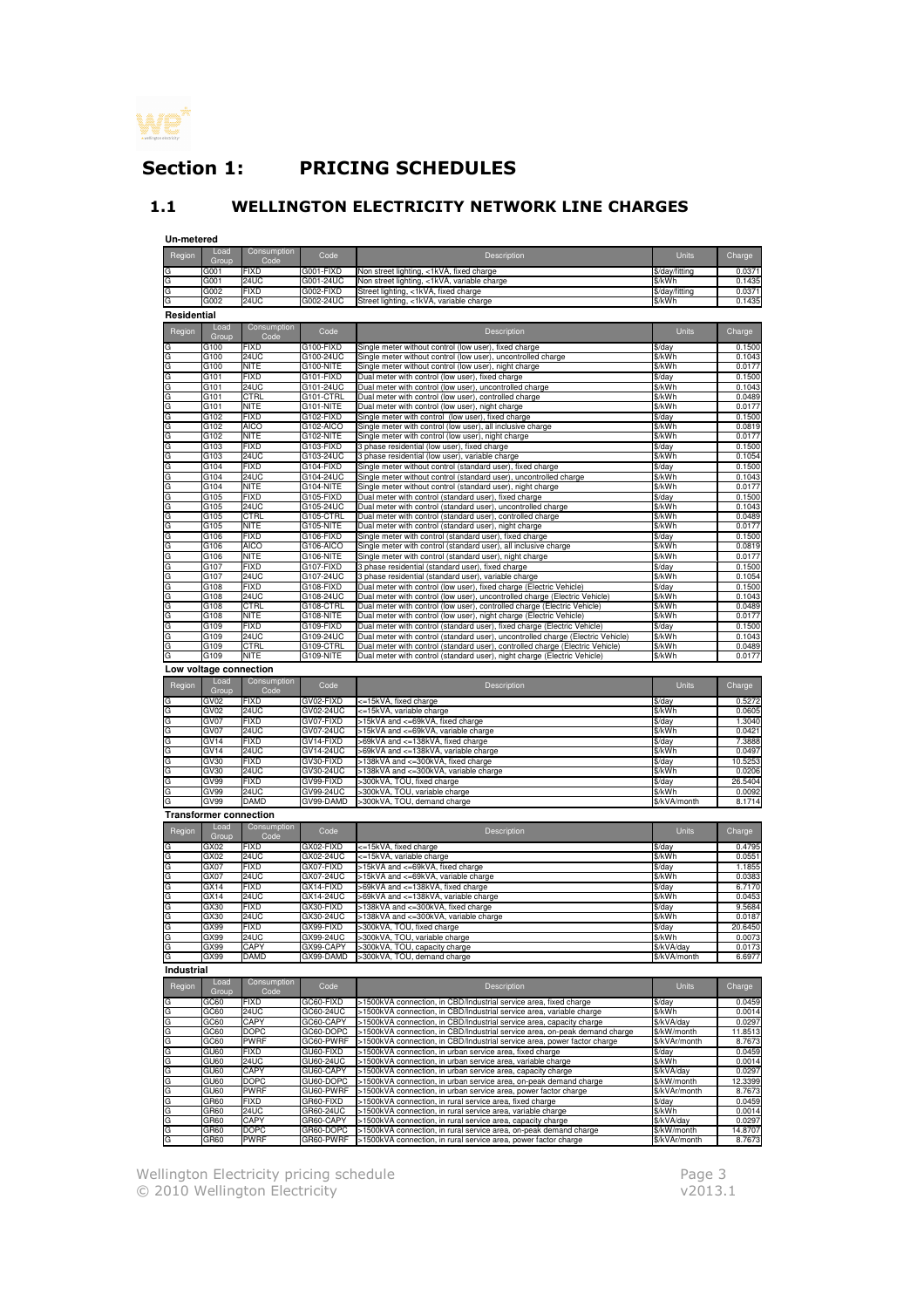

## Section 2: ELECTRICITY PRICING

Wellington Electricity's standard Electricity Network line charges are designed to cover the cost of transporting Electricity over the Electricity Network to End-Consumer's homes and businesses.

See section 1.1 for line charges applicable to the Wellington Electricity Network.

#### 2.1 GENERAL TERMS

- (a) For full details of the conditions of connection to and conveyance across Wellington Electricity's Network, please refer to the "Use of Network Agreement".
- (b) Times stated in this module are New Zealand Daylight Time unless otherwise specified

#### 2.1.1 Extent of charges

- (a) All charges exclude the provision of Metering Equipment or Load Management equipment which is located at the Point of Connection to the Electricity Network.
- (b) All charges exclude the cost of the End-Consumer Fittings.
- (c) All charges are exclusive of Goods and Services Tax (GST).

#### 2.1.2 Transmission costs

- (a) All charges exclude loss constraint excess payments (loss rental rebates) and ancillary service charges. Wellington Electricity will distribute (or invoice as the case may be) these amounts to Retailers. The amounts will be distributed or charged to Retailers in proportion to their share of the kWh volumes reconciled each month across the Network.
- (b) Wellington Electricity will charge a transmission administration fee of \$13,875 per month. The fee will be allocated to Retailers in proportion to their share of the kWh volumes reconciled each month across the Network.
- (c) Transmission costs are passed onto customers in the network tariffs.

#### 2.1.3 Council utility charges

Local Council rates levied on Wellington Electricity are passed on to customers in the tariff.

#### 2.1.4 Regulatory Levies

Levies from the Commerce Commission and Electricity Authority are passed on to customers in the tariff.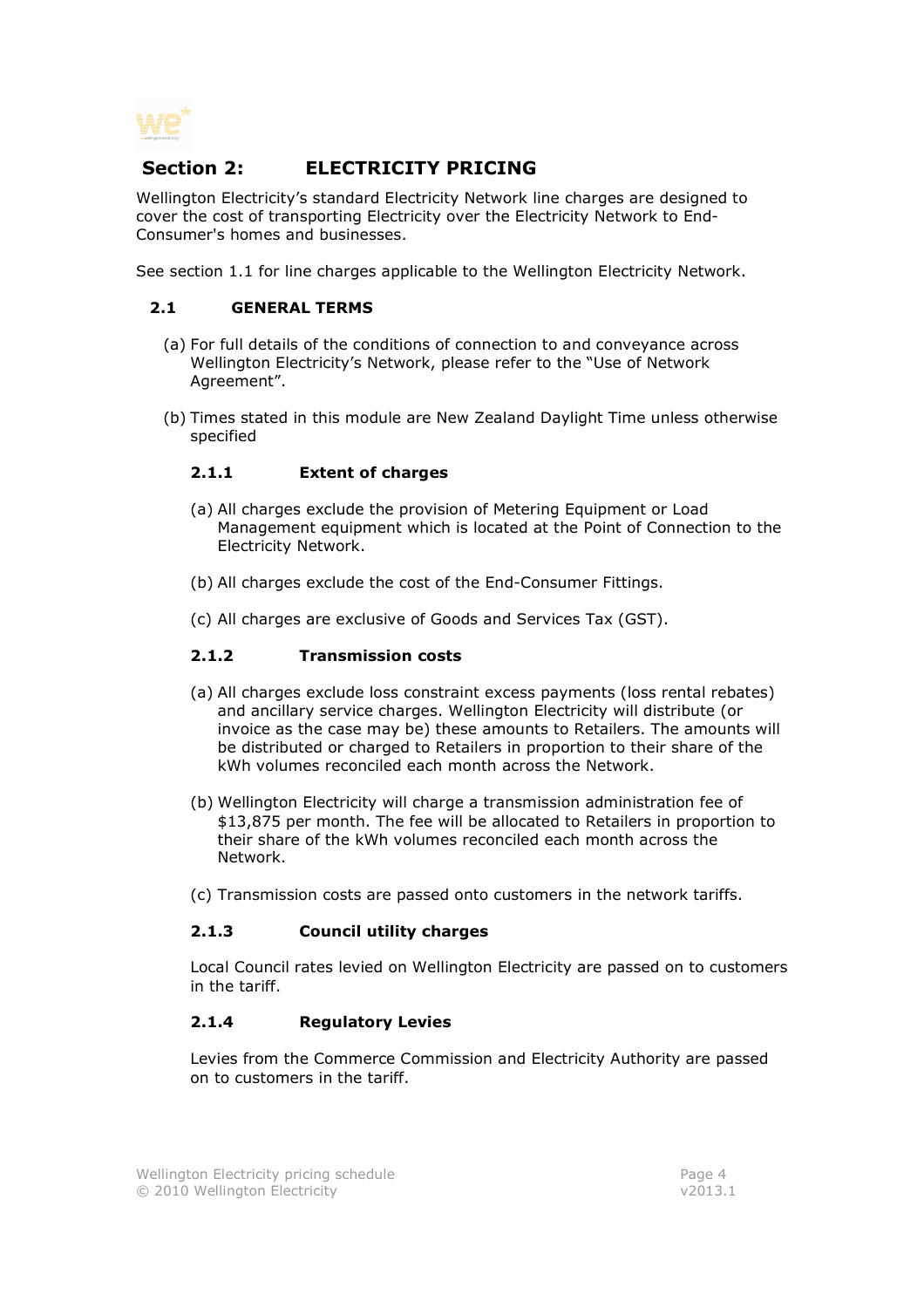

#### 2.1.5 Specifying the Electricity Network

The location of the Electricity Network that End-Consumers are supplied from is determined by the relevant Transmission Grid Exit Point on the network. The Grid Exit Points are shown in the table below:

| Wellington<br><b>Electricity Network</b> | <b>Grid Exit</b><br><b>Points</b> |
|------------------------------------------|-----------------------------------|
|                                          | Location                          |
|                                          | Haywards                          |
|                                          | Melling                           |
|                                          | Gracefield                        |
|                                          | <b>Upper Hutt</b>                 |
|                                          | Takapu Rd                         |
|                                          | Pauatahanui                       |
|                                          | Wilton                            |
|                                          | <b>Central Park</b>               |
|                                          | Kaiwharawhara                     |

#### 2.1.6 Description of consumption category options

Various pricing options are available for different meter configurations within Load Groups. The following options are used within the pricing schedules (not all options are available in all Load Groups);

| <b>Consumption</b><br>category | <b>Consumption</b><br>code | <b>Details</b>                                                                                                                                                                                                                         |
|--------------------------------|----------------------------|----------------------------------------------------------------------------------------------------------------------------------------------------------------------------------------------------------------------------------------|
| Controlled                     | <b>CTRL</b>                | Can be controlled at any time for a maximum of 5 hours in<br>any 24 hour period. Only available to load permanently wired<br>to a separate meter (refer to 2.1.7 for eligibility for<br>controlled charges).                           |
| All inclusive<br>controlled    | <b>AICO</b>                | A 24 hour supply with associated appliances that can be<br>controlled at any time for a maximum of 5 hours in any 24<br>hour period. Any storage water or space heating on this<br>charge must be controlled - refer to section 2.1.7. |
| Night supply<br>only           | <b>NITE</b>                | Controlled option with power between the hours 11pm -<br>7am, plus a minimum "boost period" of two hours generally<br>between 1pm and 3pm. This charge is only available where<br>the load is permanently wired to a separate meter.   |
| 24 hr<br>uncontrolled          | 24UC                       | 24 hour supply uncontrolled                                                                                                                                                                                                            |

#### 2.1.7 Eligibility for controlled charges

Eligibility for either the AICO or CTRL charge is conditional on a hot water cylinder with a capacity in excess of 50 litres being permanently wired into Wellington Electricity's load management system. The hot water cylinder may be substituted with appliances of a similar rating and load profile such as air conditioning units, swimming or spa pool heaters, electric kilns or storage heating at Wellington Electricity's discretion.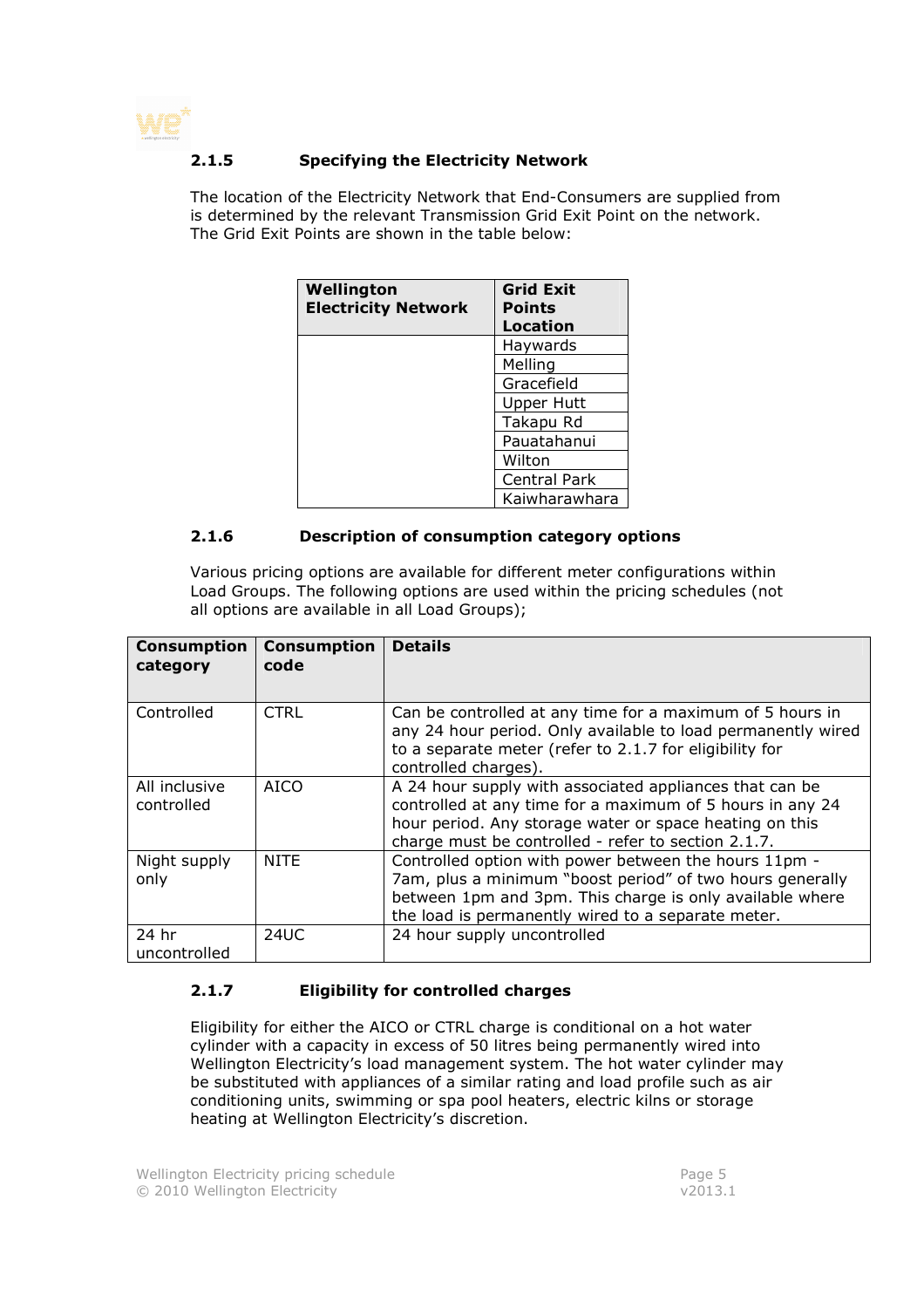

Electric Vehicles (EV) connecting to the Wellington Electricity distribution network must connect their EV load through a controlled load (CTRL) circuit. An appropriate controlled load rate is applied.

#### 2.1.8 Power factor charges

All charges assume a power factor of not less than 0.95 lagging. A reactive charge for poor power factor is applicable separately. A power factor charge (per section 1.1) will be applied where the End-Consumer's power factor is less than 0.95 lagging.

- (a) The kVAr amount represents twice the largest difference between the kVArh amount recorded in any one 1⁄2 hour period and one third (correct to two decimal places) of the kWh demand recorded in the same 1⁄2 hour period. The charge is applicable only during weekdays, between 7am and 8pm.
- (b) The power factor charge will only be applicable for End-Consumers with TOU metering whose charges do not incorporate a component that is based on kVA demand.

#### 2.1.9 Time periods

The time periods used in the pricing schedules are defined in the following table.

| <b>Period</b> | Wellington     |
|---------------|----------------|
| Night         | 11:00pm-7:00am |
| On-peak       | 7:30am-9:30am  |
|               | 5:30pm-7:30pm  |

#### 2.1.10 Selection of Load Group

- (a) The Load Group for Residential End-Consumers may be nominated by the Retailer in accordance with the requirements of this pricing module for the various consumption options.
- (b) The Load Group for all other Points of Connection will be set by Wellington Electricity based on the criteria set out in this pricing module.
- (c) Where an End-Consumer requests a new, or an upgrade to, their Point Of Connection that requires or brings forward capital expenditure, Wellington Electricity may apply non-standard charges other than those outlined in section 1.1. Refer to Wellington Electricity's Customer Contributions Policy at: "www.welectricity/Disclosures/Pricing Information"

#### 2.1.11 Provision of consumption information

- (a) The Retailer will provide Wellington Electricity with consumption data for each ICP and for each consumption category.
- (b) Each volume will be associated with a consumption category as per table 2.1.6 and will be submitted using the code as published in the code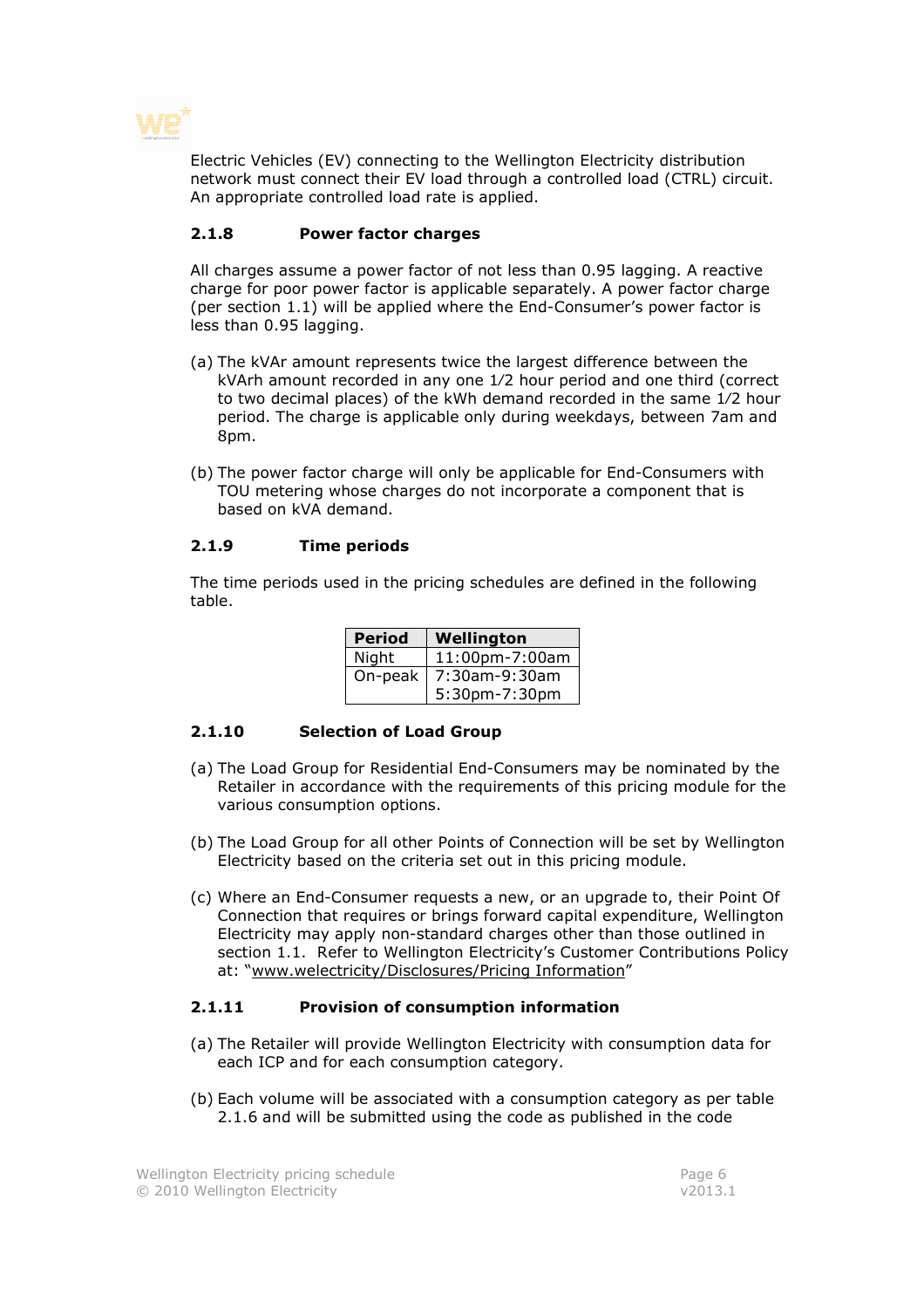

column of the Wellington electricity network line charge tables in section 1.1

- (c) Where more than one meter at an ICP is in use, but a single variable line charge applies, the consumption data will need to be aggregated before forwarding to Wellington Electricity.
- (d) For some Load Groups it is possible for an ICP to have multiple consumption categories (such as controlled and uncontrolled). Such an ICP will have one Load Group with multiple consumption codes.
- (e) Where a half hourly meter is fitted, there will only be one consumption code. Where there is no variable charge the consumption code will still need to be included with the half hourly volume, and in such cases the billing process will not calculate any variable charge.

#### 2.1.12 Calculation of scaled and variable charges

#### 2.1.12.1 Electricity Non-Scalable Volume definition

Electricity Non-Scalable Volume is the loss-adjusted volume derived from End-Consumers identified by Wellington Electricity as being TOU (time of use) metered, or un-metered.

#### 2.1.12.2 Electricity Scalable Volume definition

Electricity Scalable Volume is the loss adjusted volume derived from End-Consumers other than those End-Consumers identified in 2.1.12.1.

#### 2.1.13 Reconciliation of Electricity Scalable Volume

- (a) Where the sum of Electricity Scalable Volume and Electricity Non-Scalable Volume (after adjustments for estimated volumes) supplied by all Retailers does not reconcile with the total Energy injected into the Network, Wellington Electricity will factor up or down the Electricity Scalable Volume, by the same percentage for all Retailers to reconcile to the total Energy injected into the Network.
- (b) The volume derived from this calculation will be the basis for calculating variable charges to scalable ICPs.
- (c) The Retailer's share of Energy injected into the Network includes any projections made by Wellington Electricity where no consumption information is provided by the Retailer for energised ICPs.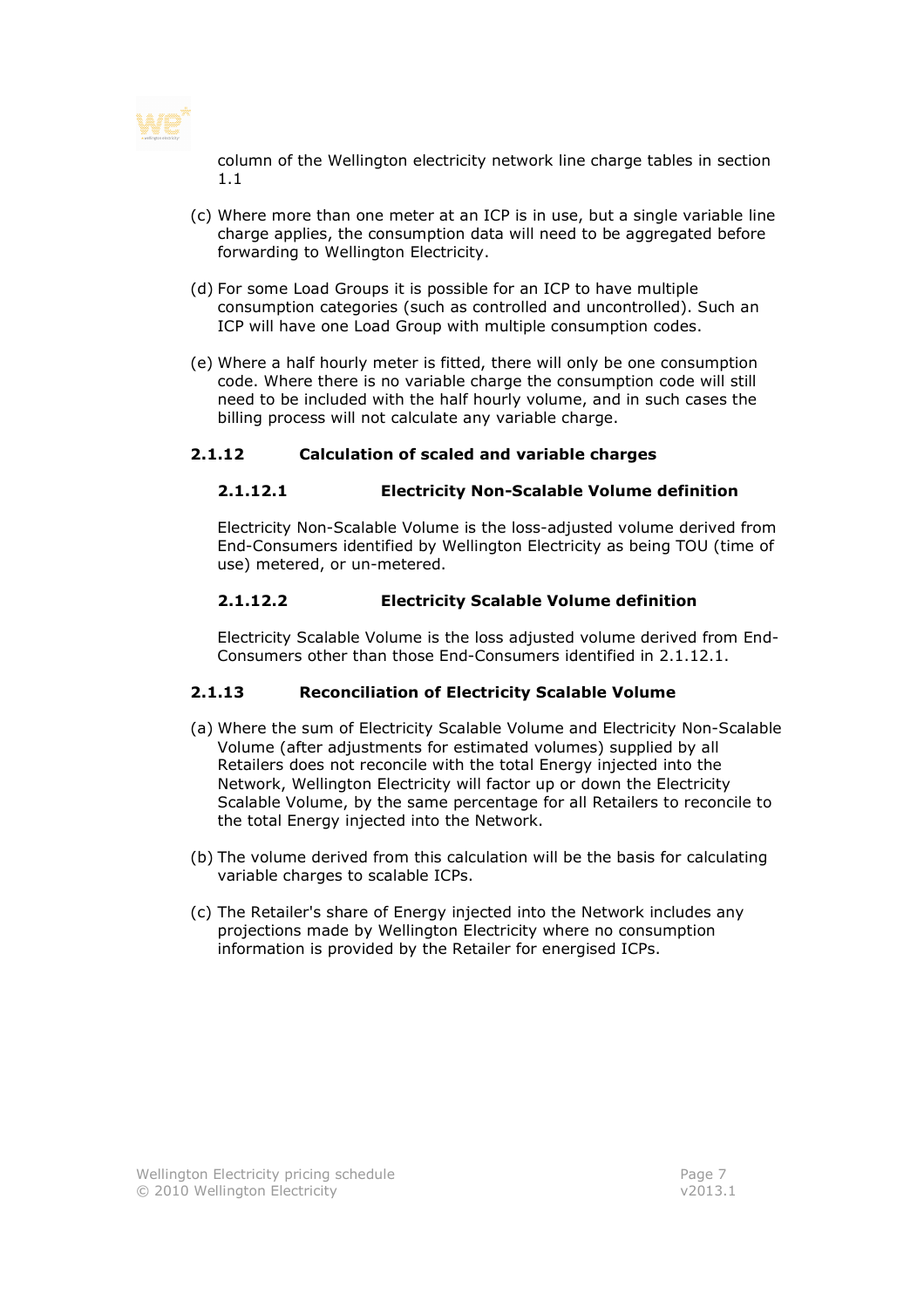

#### 2.2 UN-METERED ELECTRICITY LINE CHARGES

This section applies to un-metered End-Consumers less than 1kVA, however End-Consumers greater than 1kVA may be eligible for un-metered at Wellington Electricity's discretion. Un-metered line charges contain either a fixed or variable charge.

#### 2.2.1 Load Group definitions

The structure of the charges for un-metered End-Consumers is shown below:

| Type                | <b>Wellington</b> |
|---------------------|-------------------|
| Non-street lighting | G001              |
| Street lighting     | G002              |

The non-street lighting Load Group is applicable to un-metered connections less than 1kVA other than street lighting. The street lighting Load Group is applicable to un-metered connections less than 1kVA that are for street lighting.

#### 2.2.2 Variable charges

- (a) A variable charge applies to all un-metered Load Groups (refer to 2.1.6 for the consumption category descriptions).
	- i For all un-metered supplies 24 hr uncontrolled (24UC) variable charges apply.

#### 2.2.3 Determining consumption

- (a) For un-metered supply other than streetlights, consumption will be determined on a case-by-case basis based on load profile and input wattages. A minimum load factor of 10% will be applied to the input wattage.
- (b) For Un-metered streetlights, Wellington Electricity will administer a database of input wattages and number of fittings. Consumption will be determined by multiplying the input wattage of each fitting in Wellington Electricity's database with the number of night hours as given in the table below:

| <b>Month</b> | Wellington |
|--------------|------------|
| January      | 287        |
| February     | 286        |
| March        | 358        |
| April        | 389        |
| May          | 439        |
| June         | 442        |
| July         | 451        |
| August       | 417        |
| September    | 365        |
| October      | 339        |
| November     | 285        |
| December     | 275        |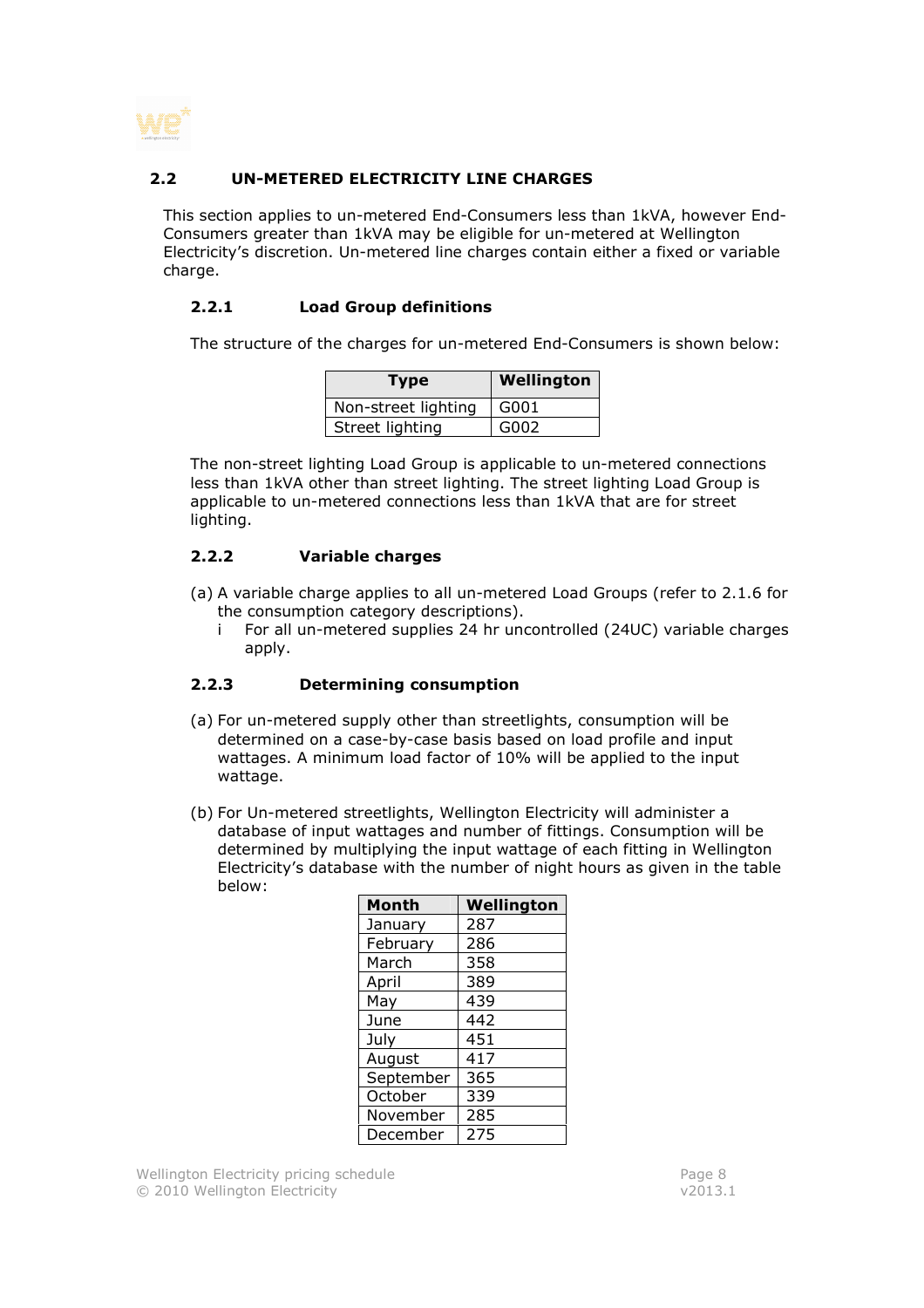

#### 2.3 RESIDENTIAL ELECTRICITY PRICING

This section applies to all Residential End-Consumers in a private dwelling not normally used for any business activity.

#### 2.3.1 Price Categories

The following table summarises the Price Categories for this group of End-Consumers, based on standard tariffs, which are applicable to residential End-Consumers

| <b>Pricing Category</b> | <b>Description</b>                                 |
|-------------------------|----------------------------------------------------|
| Low User                | Permanent place of residence low user tariffs      |
| Standard User           | Permanent place of residence standard user tariffs |

If Wellington Electricity is satisfied that the "Low User" Price Category has been incorrectly allocated to an End-Consumer's ICP (that is, the End-Consumer does not meet the criteria for the Low Usage Price Category) it may reassign the enduse customer to the "standard user" category and retrospectively apply billing adjustments.

#### 2.3.2 Load Group definitions

The structure of the charges for Residential End-Consumers is shown below:

| <b>Residential</b>   | Single meter |                   | <b>Two meters</b> | 3 phase          |
|----------------------|--------------|-------------------|-------------------|------------------|
| <b>Pricing</b>       | Uncontrolled | <b>Controlled</b> | <b>Controlled</b> |                  |
| Category             |              |                   |                   |                  |
| Low User             | G100         | G <sub>102</sub>  | G101 / G108       | G <sub>103</sub> |
| <b>Standard User</b> | G104         | G <sub>106</sub>  | G105 / G109       | G107             |

- (a) The single meter uncontrolled Load Group is applicable to all residential End-Consumers with a single meter but with no load connected to Wellington Electricity's load management system
- (b) The single meter controlled Load Group is applicable to all residential End-Consumers with a single meter, with load connected to Wellington Electricity's load management system
- (c) The two meter controlled Load Group is applicable to all residential End-Consumers with two meters, one meter recording consumption for load connected to Wellington Electricity's load management system and one meter recording consumption for load not connected to Wellington Electricity's load management system
- (d) The 3 phase Load Group is applicable to all residential End-Consumers with a 3 phase connection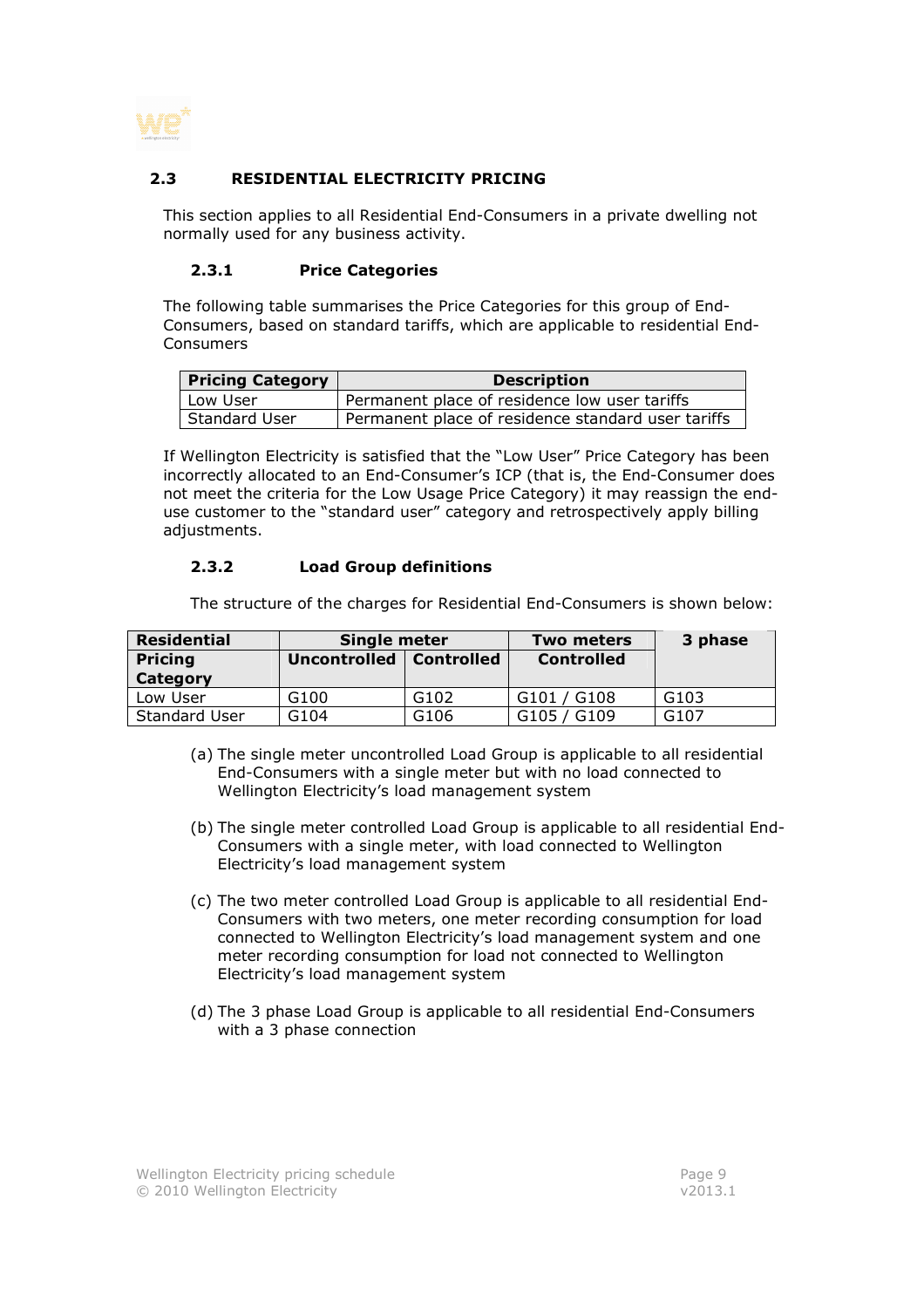

#### 2.3.3 Variable charges

- (a) There are different variable charges for each Load Group (refer to 2.1.6 for the consumption category descriptions).
	- i For single meter uncontrolled configurations, 24 hr uncontrolled (24UC) variable charges apply.
	- ii For single meter controlled configurations, all inclusive controlled (AICO) variable charges apply.
	- iii For two meter configurations, both controlled (CTRL) and 24 hr uncontrolled (24UC) variable charges apply (controlled charge subject to load permanently wired to a separate meter). This includes electric vehicles.
	- iv For 3 phase configurations, 24 hr uncontrolled (24UC) variable charges apply.
	- v Night charge (NITE) is available to all residential options except 3 phase supplies.
	- vi Consumption submitted on a consumption code not appropriate for the End-Consumers Load Group will be charged at the default charge for that Load Group. The default charge will be determined as the highest variable charge applicable for that Load Group.

#### 2.3.4 Fixed charges

(a) Different fixed charges apply to each Load Group.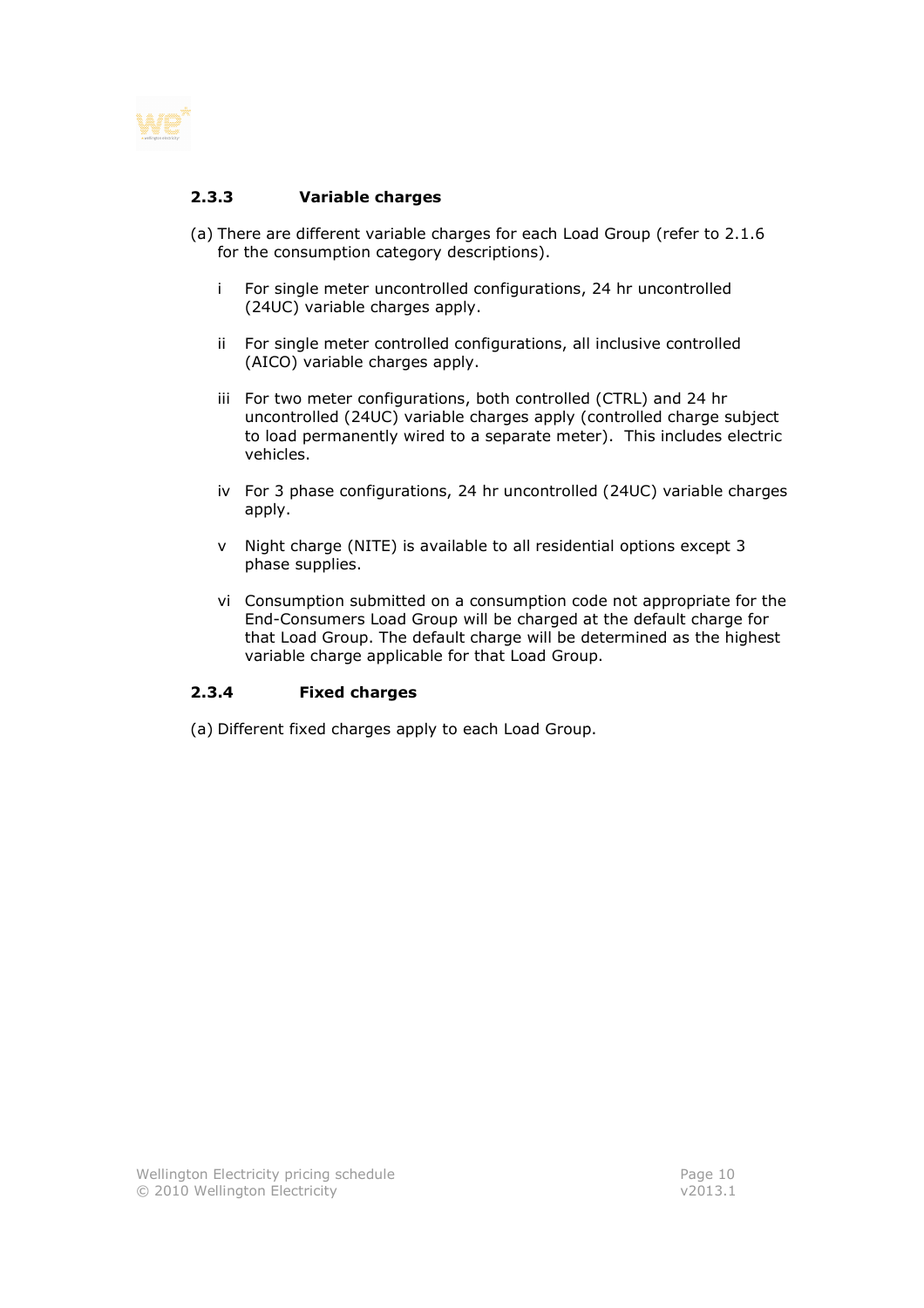

#### 2.4 COMMERCIAL ELECTRICITY PRICING

This section applies to all non-Residential End-Consumers up to and including 300kVA capacity.

#### 2.4.1 Load Group definitions

Commercial pricing is divided into two types of connection, low voltage connections and transformer connections.

- (a) A transformer connection is where the End-Consumer receives a supply from transformers owned by Wellington Electricity but dedicated to supply a single End-Consumer.
- (b) A low voltage connection is where an End-Consumer receives supply from Wellington Electricity's low voltage network.

The structure of the charges for Commercial End-Consumers with a transformer connection is shown below;

| <b>Capacity</b>              | Wellington |
|------------------------------|------------|
| $\epsilon$ =15kVA            | GX02       |
| $>15$ kVA and $<=69$ kVA     | GX07       |
| $>69$ kVA and $\lt$ = 138kVA | GX14       |
| $>138$ kVA and $<=300$ kVA   | GX30       |

The structure of the charges for Commercial End-Consumers with a **low** voltage connection is shown below;

| <b>Capacity</b>              | Wellington       |
|------------------------------|------------------|
| $\epsilon$ =15 $\kappa$ VA   | GV <sub>02</sub> |
| $>15$ kVA and $<=69$ kVA     | GVO7             |
| $>69$ kVA and $\lt$ = 138kVA | GVI4             |
| $>138$ kVA and $<=300$ kVA   | GV30             |

#### 2.4.2 Variable charges

- (a) A variable charge applies to all commercial Load Groups (refer to 2.1.6 for consumption category descriptions).
	- i For all Commercial supplies 24 hr uncontrolled (24UC) variable charges apply.

#### 2.4.3 Fixed charges

(a) Different fixed charges apply to each Load Group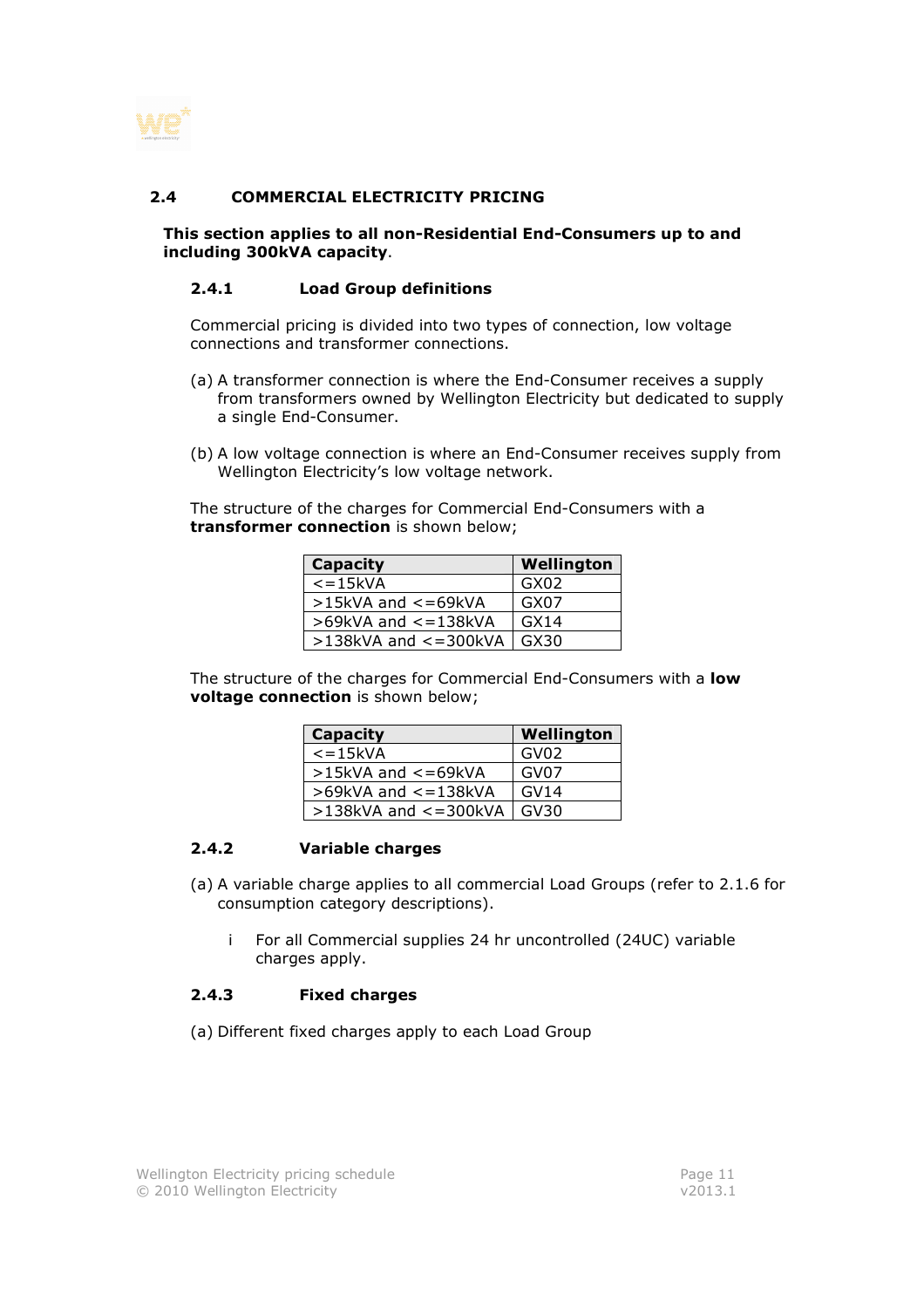

#### 2.5 INDUSTRIAL ELECTRICITY PRICING

#### This section applies to all non Residential End-Consumers greater than 300kVA capacity.

#### 2.5.1 Load Group definitions

Industrial pricing less than or equal to 1500kVA is divided into two types of connection, low voltage connections and transformer connections;

- (a) A transformer connection is where the End-Consumer receives a supply from transformers owned by Wellington Electricity but dedicated to supply a single End-Consumer.
- (b) A low voltage connection is where an End-Consumer receives supply from Wellington Electricity's low voltage network.

Industrial pricing greater than 1500kVA is divided into three service areas, CBD/Industrial, Urban and Rural. The service areas are defined in section 2.9.3.

The structure of the charges for Industrial End-Consumers is shown below;

| <b>Connection type</b> | Capacity                       | Wellington  |
|------------------------|--------------------------------|-------------|
| Transformer connection | $>$ 300kVA and $\lt$ = 1500kVA | GX99        |
| Low voltage            | $>$ 300kVA and $<$ = 1500kVA   | <b>GV99</b> |
| High Voltage           | >1500kVA                       | GC60        |
|                        |                                | <b>GU60</b> |
|                        |                                | GR60        |

#### 2.5.2 Variable charges

- (a) A variable charge applies to all industrial Load Groups (refer to 2.1.6 for the variable charge descriptions).
	- i For all Commercial supplies 24 hr uncontrolled (24UC) variable charges apply.

#### 2.5.3 Fixed charges

(a) Different fixed charges apply to each Load Group.

#### 2.5.4 Capacity charges

- (a) Different capacity charges apply to each Load Group.
- (b) The capacity charge is based on the capacity dedicated by Wellington Electricity to supplying the End-Consumer's Equipment. Where the available capacity exceeds the requirement of the End-Consumer's equipment, Wellington Electricity may reduce the capacity rating to an assessed rating, and may install a fuse or current limiting device limiting the available capacity to the assessed rating.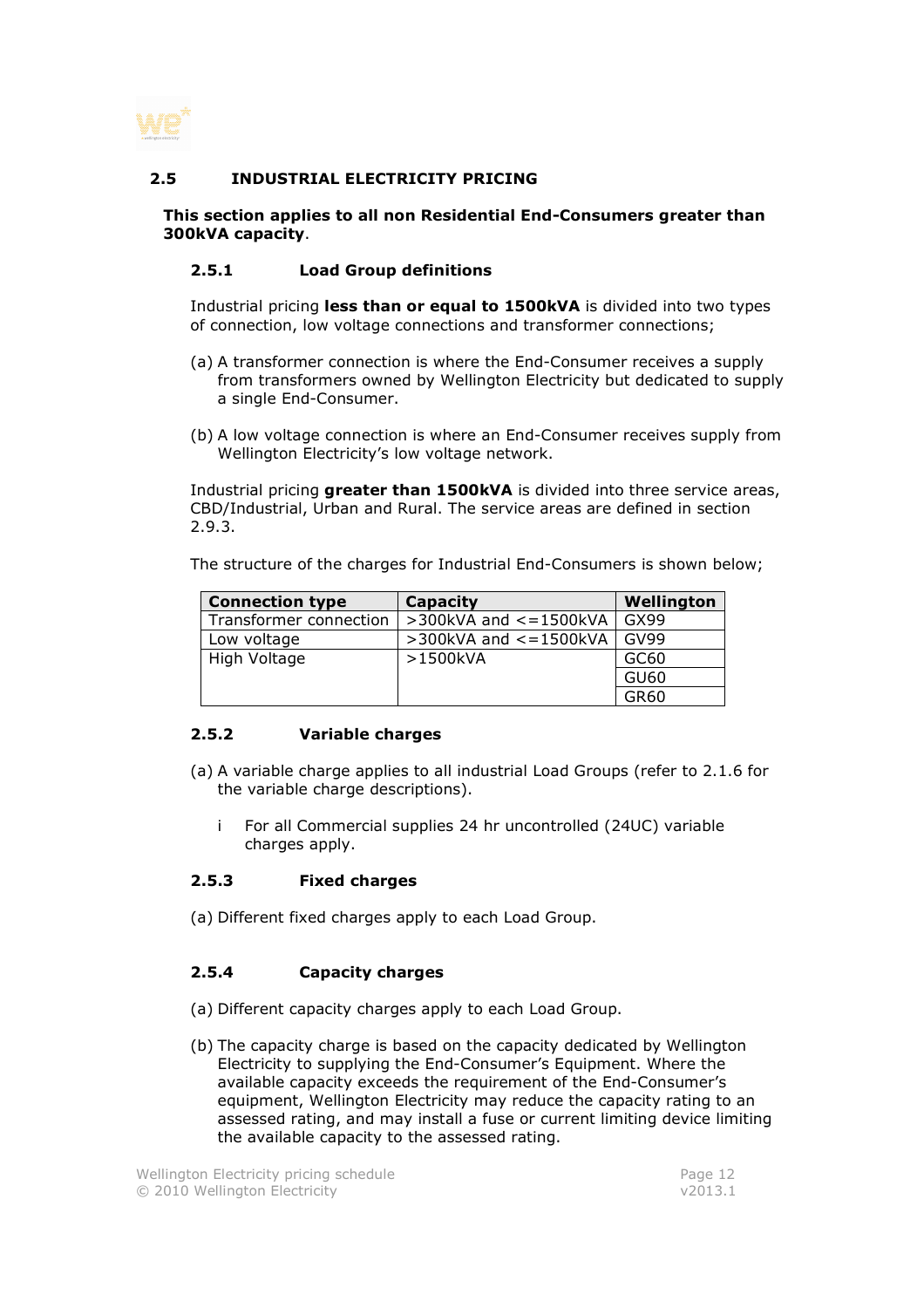

(c) Wellington Electricity may reduce the available capacity of the dedicated transformers to the size of the assessed rating, on giving one month's notice in writing of its intentions to the Retailer.

#### 2.5.5 Demand charges

Different demand charges apply to each Load Group.

- (a) For industrial customers with a capacity less than or equal to 1500kVA, demand (DAMD) is defined as the maximum demand during the month, where the kVA demand is twice the maximum kVAh half hourly reading during the month to which the charges apply.
- (b) For industrial customers with a capacity greater than 1500kVA, demand (DOPC) is defined as the maximum demand during on-peak periods, where the kW demand is twice the maximum kWh half hourly reading within the on-peak periods. The on-peak periods are defined as 7:30am to 9:30am and 5:30pm to 7:30pm on weekdays (including public holidays). Different on-peak charges are applied to different geographical service areas. The service areas are specified in section 2.9.

#### 2.6 EMBEDDED GENERATION

Each Generator connected to the Network will be subject to a separate agreement. The line charge will be calculated in accordance with the prevailing pricing policy. The line charge will be dependent upon location, the type of connection, the size of the Generator and operating pattern.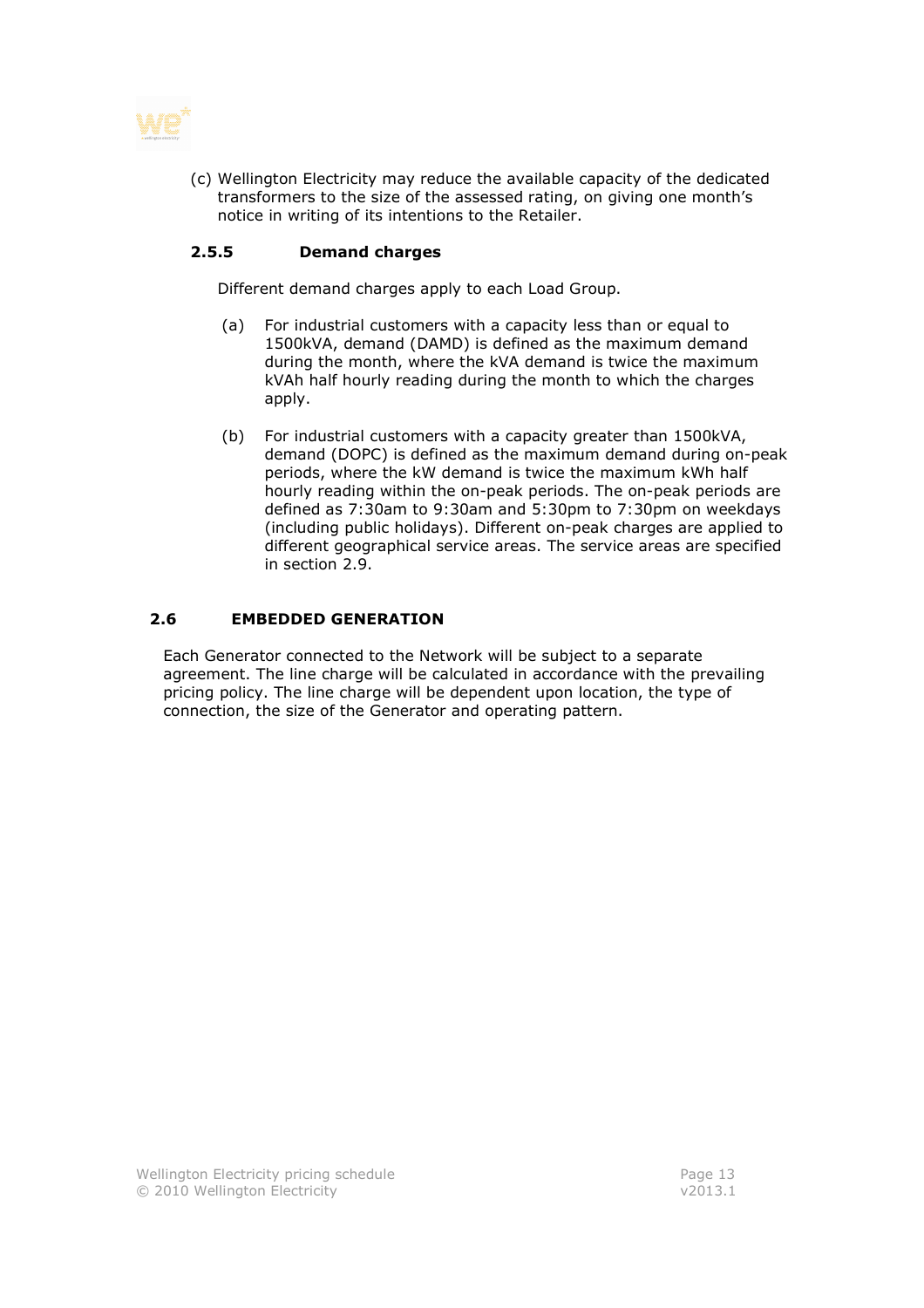

#### 2.7 ELECTRICITY NETWORK LOSS FACTORS

Losses and Loss Factors may be reviewed and may be amended by Wellington Electricity from time to time, on reasonable notice to the Retailer, to ensure that they reflect losses on the Network as accurately as possible.

#### 2.7.1 Loss Factors

- (a) For the purpose of calculating Network line charges, unless otherwise specified, the Loss Factors detailed in this section do not need to be applied to the measured or calculated Energy conveyed to Points of Connection.
- (b) Loss Factors will be applied to the metered Energy consumption measured at the Point of Connection for reconciliation/allocation purposes. The line charge will be applied to the metered Energy consumption (subject to further adjustment to the aggregated volume through scaling).

#### 2.7.2 Electricity Network Loss Factors

| Distribution Losses by metering voltage, transformer connection and Load |                                             |                                                                                 |                                                                             |  |  |  |
|--------------------------------------------------------------------------|---------------------------------------------|---------------------------------------------------------------------------------|-----------------------------------------------------------------------------|--|--|--|
| <b>Loss</b><br><b>Factor</b><br>code                                     | <b>End-Consumers</b><br>metering<br>voltage | <b>Distribution Loss ratios</b><br>with respect to the<br>injection point meter | <b>Distribution Loss</b><br><b>Factors with respect</b><br>to the ICP meter |  |  |  |
| <b>Wellington pricing region</b>                                         |                                             |                                                                                 |                                                                             |  |  |  |
| VECG1                                                                    | LV                                          | 5.01%                                                                           | 1.0527                                                                      |  |  |  |
| VECG <sub>2</sub>                                                        | LV                                          | 2.72%                                                                           | 1.0280                                                                      |  |  |  |
| VECG3                                                                    | LV                                          | 2.72%                                                                           | 1.0280                                                                      |  |  |  |
| VECG4                                                                    | HV                                          | 1.42%                                                                           | 1.0144                                                                      |  |  |  |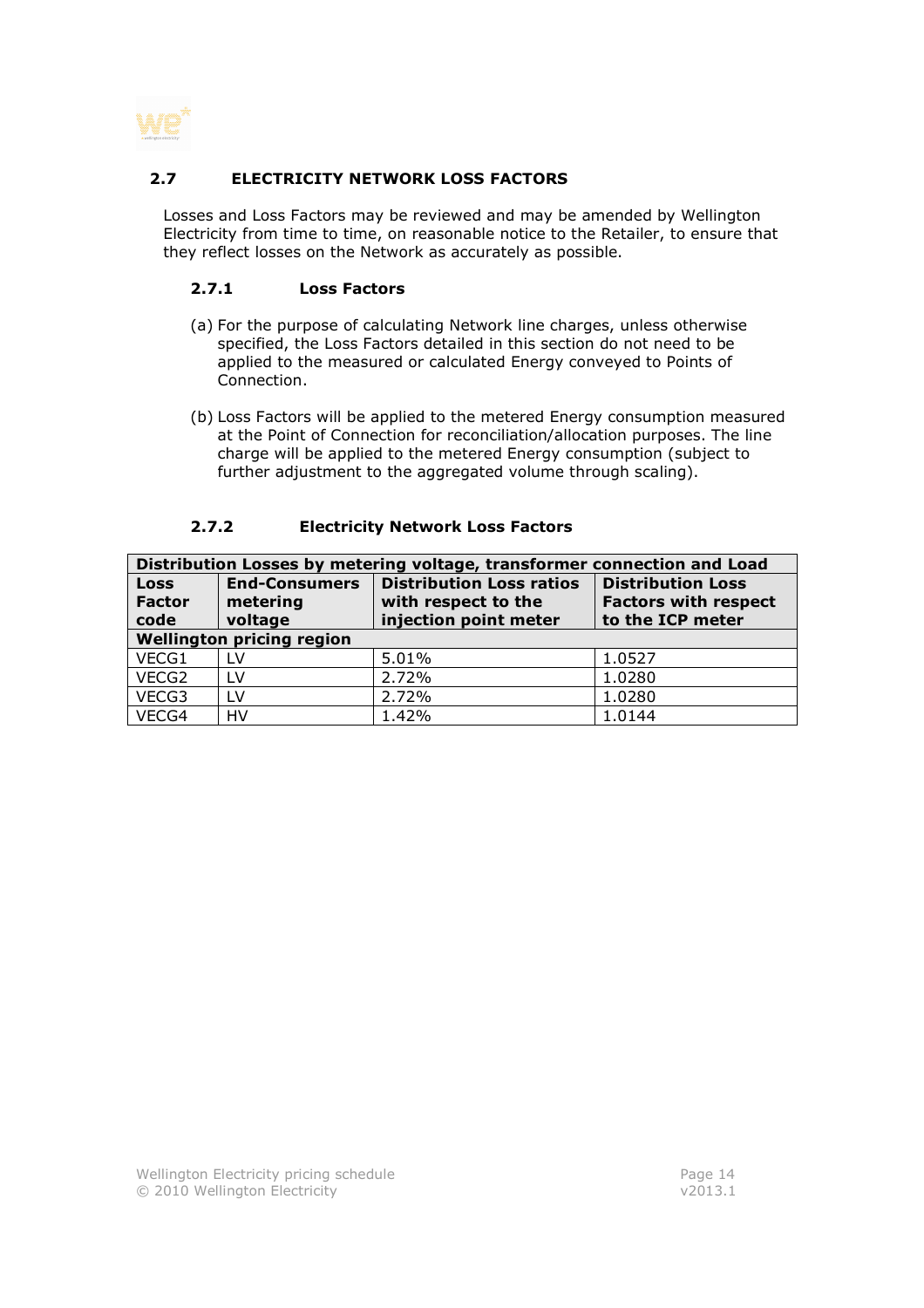

#### 2.7.3 Loss Factor look up codes

The following table summarise the Loss Factor codes detailed in the Network Loss table (above).

#### Wellington Loss Factor look up codes

| <b>Wellington Network distribution Losses by Load Group</b> |       |                                                               |  |  |  |  |
|-------------------------------------------------------------|-------|---------------------------------------------------------------|--|--|--|--|
| <b>Load Group</b>                                           |       | Loss factor code (LV metered)   Loss Factor code (HV metered) |  |  |  |  |
| <b>Un-metered</b>                                           |       |                                                               |  |  |  |  |
| G001                                                        | VECG1 | $\overline{\phantom{a}}$                                      |  |  |  |  |
| G002                                                        | VECG1 | $\overline{a}$                                                |  |  |  |  |
| <b>Residential</b>                                          |       |                                                               |  |  |  |  |
| G100                                                        | VECG1 |                                                               |  |  |  |  |
| G101                                                        | VECG1 | $\overline{a}$                                                |  |  |  |  |
| G102                                                        | VECG1 | $\overline{\phantom{a}}$                                      |  |  |  |  |
| G103                                                        | VECG1 | $\overline{\phantom{0}}$                                      |  |  |  |  |
| G104                                                        | VECG1 | $\overline{\phantom{a}}$                                      |  |  |  |  |
| G105                                                        | VECG1 | $\overline{\phantom{m}}$                                      |  |  |  |  |
| G106                                                        | VECG1 | $\overline{\phantom{a}}$                                      |  |  |  |  |
| G107                                                        | VECG1 | $\overline{\phantom{a}}$                                      |  |  |  |  |
| G108                                                        | VECG1 | $\overline{\phantom{a}}$                                      |  |  |  |  |
| G109                                                        | VECG1 | $\overline{\phantom{a}}$                                      |  |  |  |  |
| <b>Small commercial</b>                                     |       |                                                               |  |  |  |  |
| GV <sub>02</sub>                                            | VECG1 | $\overline{\phantom{a}}$                                      |  |  |  |  |
| GV07                                                        | VECG1 | $\blacksquare$                                                |  |  |  |  |
| <b>GV14</b>                                                 | VECG1 | $\overline{\phantom{a}}$                                      |  |  |  |  |
| GV30                                                        | VECG1 |                                                               |  |  |  |  |
| GX02                                                        | VECG2 | VECG4                                                         |  |  |  |  |
| GX07                                                        | VECG2 | VECG4                                                         |  |  |  |  |
| GX14                                                        | VECG2 | VECG4                                                         |  |  |  |  |
| GX30                                                        | VECG2 | VECG4                                                         |  |  |  |  |
| <b>Industrial</b>                                           |       |                                                               |  |  |  |  |
| GV99                                                        | VECG3 | VECG4                                                         |  |  |  |  |
| GX99                                                        | VECG3 | VECG4                                                         |  |  |  |  |
| GC60                                                        | VECG3 | VECG4                                                         |  |  |  |  |
| GU60                                                        | VECG3 | VECG4                                                         |  |  |  |  |
| GR60                                                        | VECG3 | VECG4                                                         |  |  |  |  |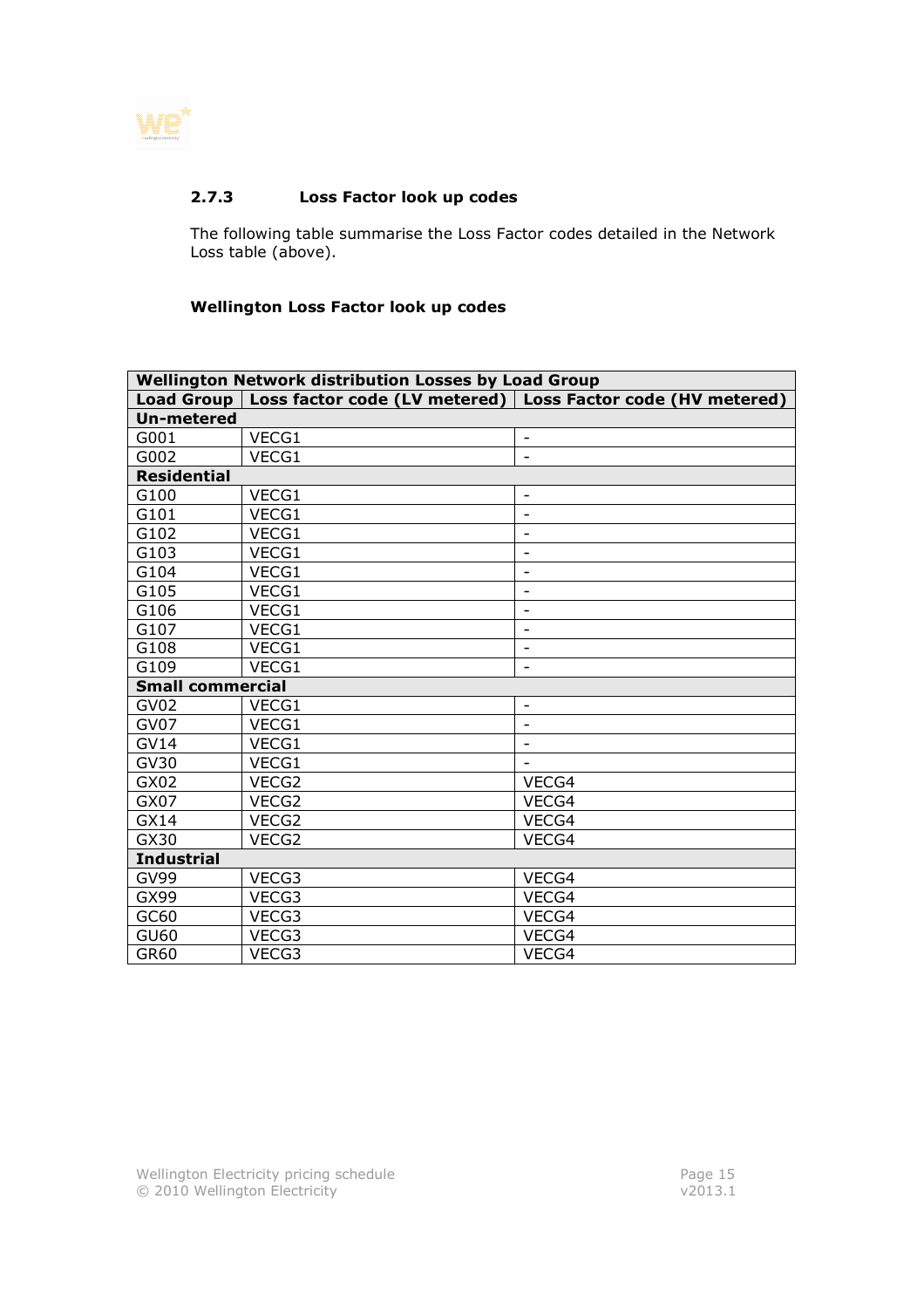

#### 2.8 OTHER CHARGES - ELECTRICITY

Unless stated otherwise below, all charges will be invoiced directly to the Retailer by Wellington Electricity and not to the End-Consumer.

All Non-Network Fault work, Retailer or End-Consumer services not listed below will be charged to the Retailer on a time and materials basis at market rates.

| #              | Fee                                                                                                                                                                                                                                                                                                                                                                                                                                                                          | <b>Electricity</b><br>charge           |
|----------------|------------------------------------------------------------------------------------------------------------------------------------------------------------------------------------------------------------------------------------------------------------------------------------------------------------------------------------------------------------------------------------------------------------------------------------------------------------------------------|----------------------------------------|
| $\mathbf{1}$   | New connection fee - single phase connection<br>This fee is payable when Wellington Electricity Energises a new<br>single phase Point of Connection for the first time, by inserting<br>the fuse.<br>Any additional site visits required by Wellington Electricity with                                                                                                                                                                                                      | \$115 per<br>Point of<br>Connection    |
|                | regard to a new connection will incur a site visit fee. For example,<br>where a site is not ready, insufficient or incorrect information is<br>provided and where the physical status of a new connection<br>needs to be inspected by Wellington Electricity.                                                                                                                                                                                                                |                                        |
| $\overline{2}$ | New connection fee - two or three phase connection<br>This fee is payable when Wellington Electricity Energises a new<br>two or three phase Point of Connection for the first time, by<br>inserting the fuse.                                                                                                                                                                                                                                                                | \$360 per<br>Point of<br>Connection    |
|                | Any additional site visits required by Wellington Electricity with<br>regard to a new connection will incur a site visit fee. For example,<br>where a site is not ready, insufficient or incorrect information is<br>provided and where the physical status of a new connection<br>needs to be inspected by Wellington Electricity.                                                                                                                                          |                                        |
| 3              | Site visit fee<br>Payable for any site visit by Wellington Electricity, including Non-<br>Network call out, temporary disconnection, urgent after hours<br>disconnection and reconnection, permanent disconnection and<br>change of capacity (where the capacity change can be completed<br>by changing fuse size within the existing fuse holder. Work in<br>excess of this will be charged directly to the End-Consumer on a<br>time and materials basis at market rates). | \$150 per site<br>visit                |
| 4              | Permanent disconnection fee<br>Payable for permanent disconnections carried out by Wellington<br>Electricity. Any additional site visits required by Wellington<br>Electricity with regard to a permanent disconnection, for example<br>where a site is not ready, will incur a site visit fee. Work in<br>excess of standard network disconnection will be charged directly<br>to the Retailer on a time and materials basis at market rates.                               | \$230 per<br>point of<br>disconnection |
| 5              | Late, incorrect or incomplete consumption fee data<br>This fee is payable where consumption data required in this<br>Agreement from the Retailer to Wellington Electricity, does not<br>comply with the requirement of this agreement.<br>It will be charged on the basis of the actual time spent by a<br>billing analyst to review, correct, validate and reconcile the<br>information.                                                                                    | \$120 per<br>hour                      |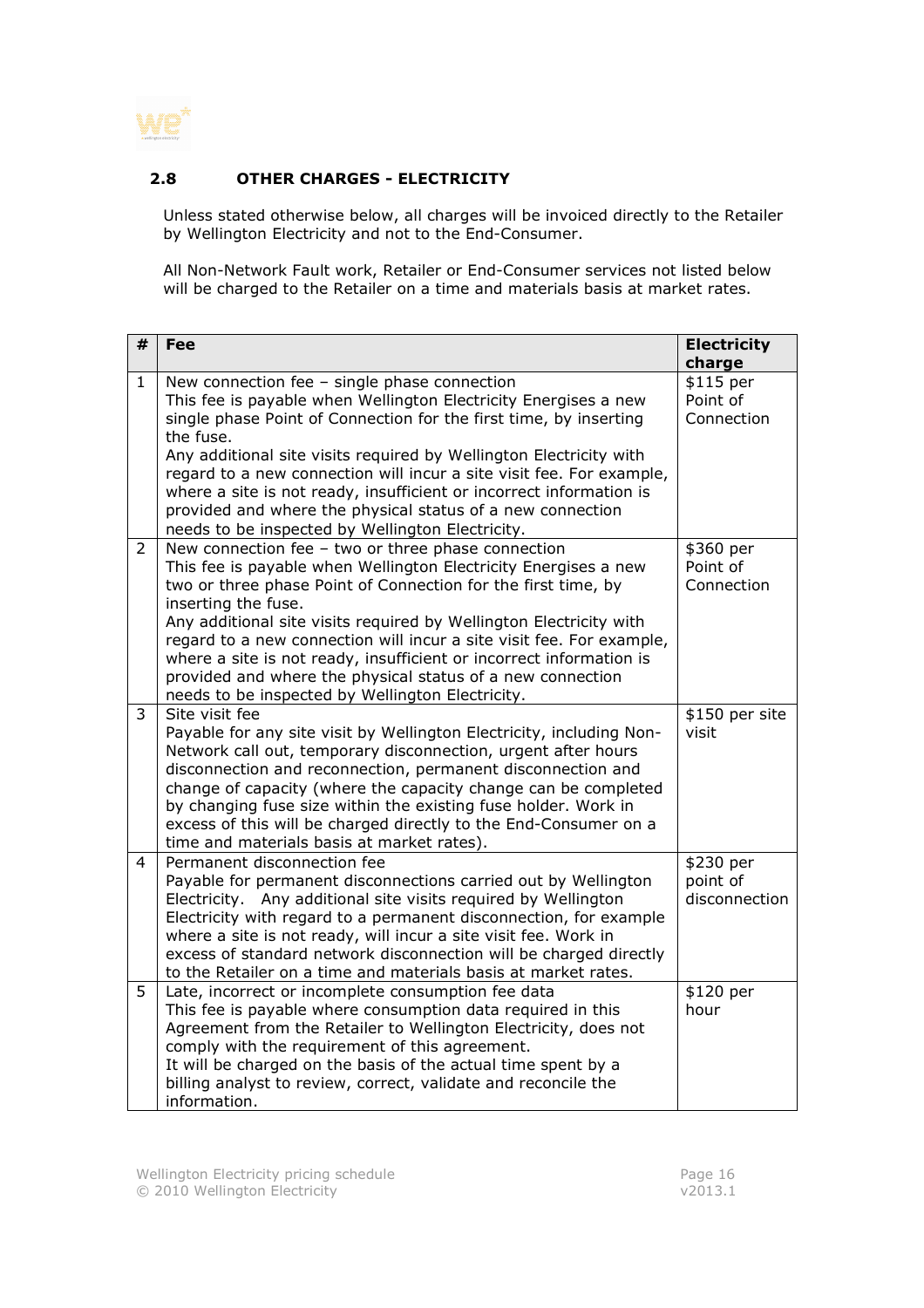

#### 2.9 SERVICE AREAS AND SERVICE LEVELS

Service areas and service levels are presented in the following maps.

#### 2.9.1 Residential Service Areas - Wellington Network

# **Standard Service Levels**

Wellington region - Residential customers

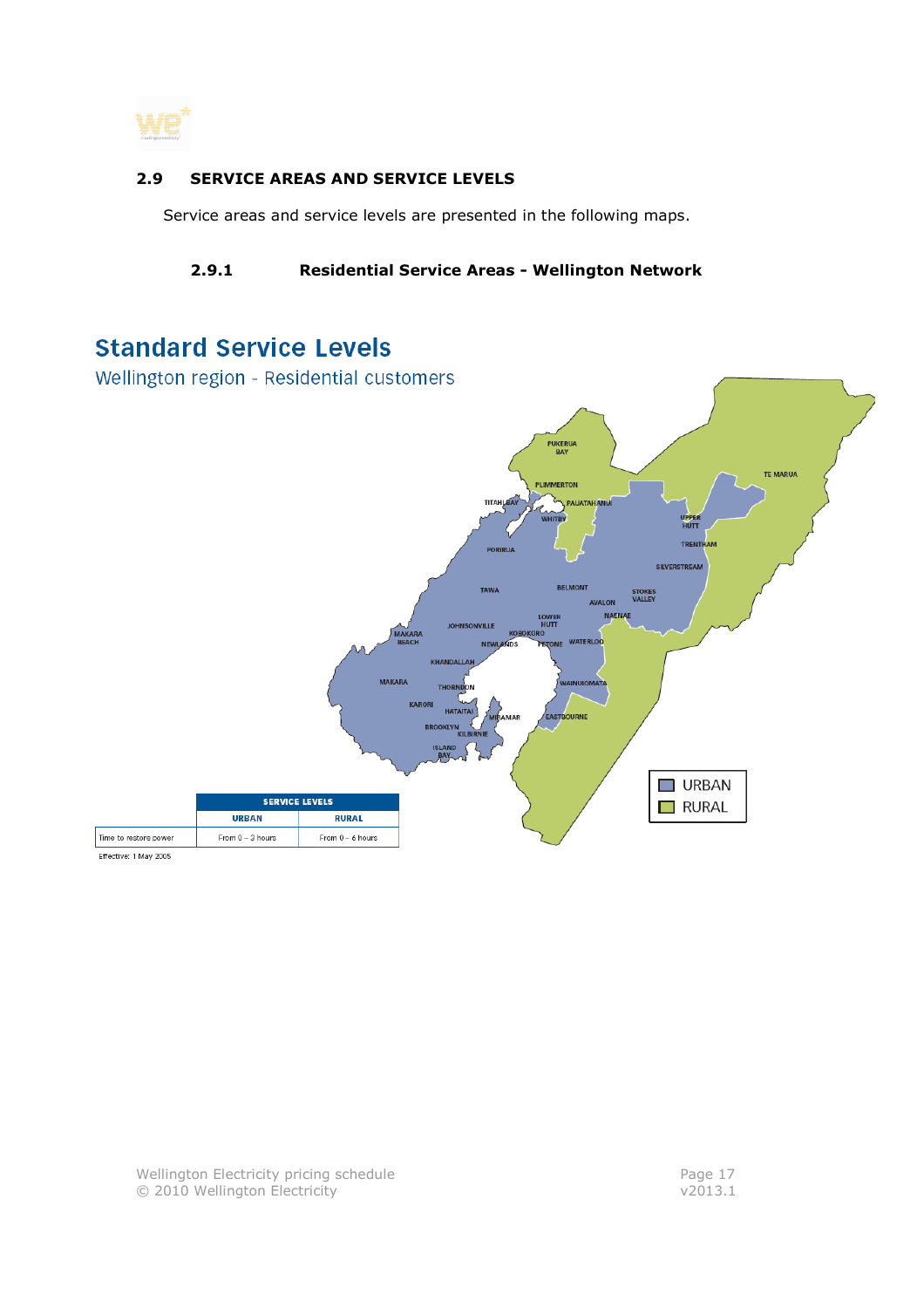

#### 2.9.2 Commercial Service Areas - Wellington Network



Effective: 1 May 2005